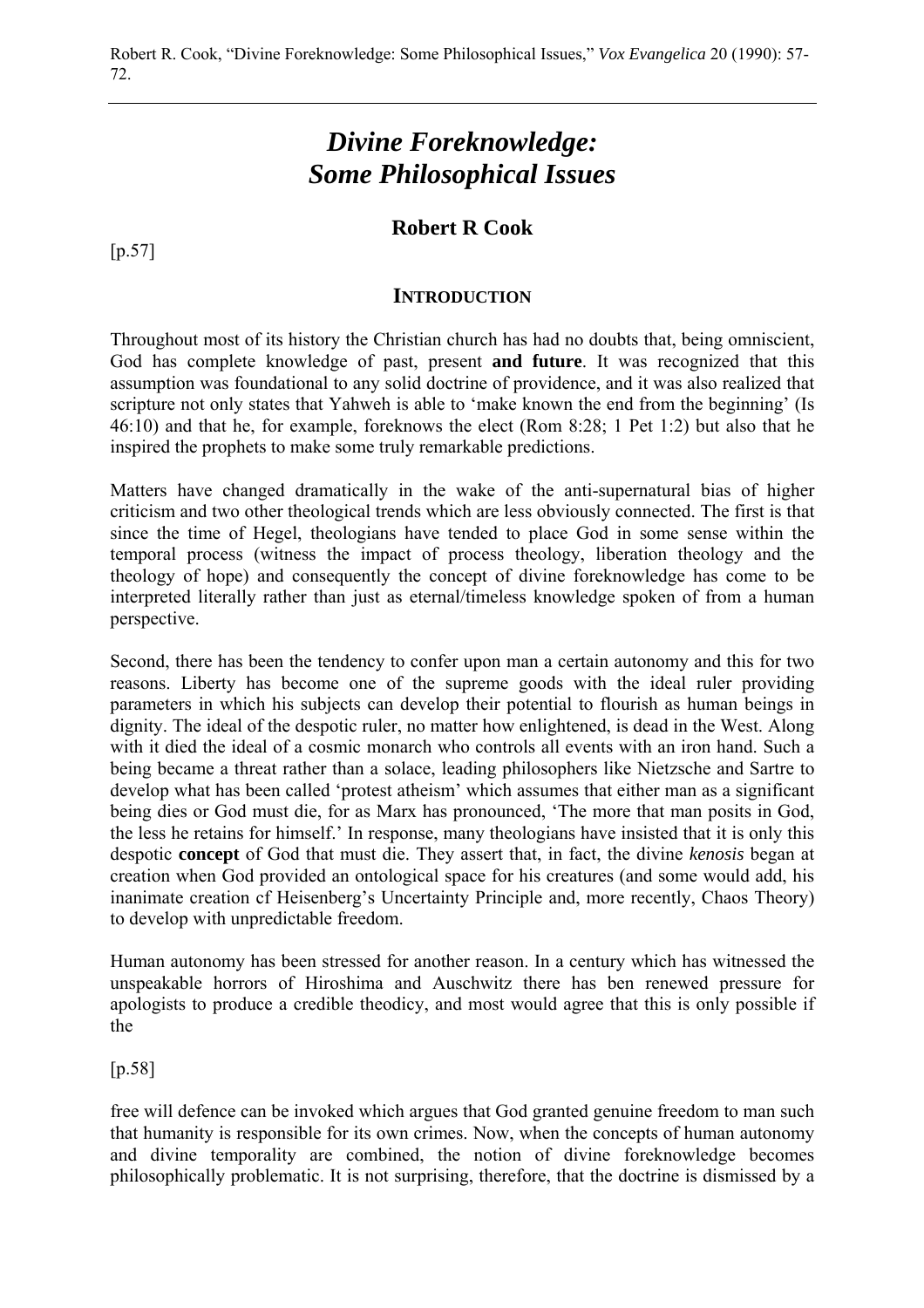large number of philosophers of religion and theologians, including evangelicals like Clark Pinnock. In this paper it will be assumed that agent causation is a fact (pace Calvinism) and that God is everlasting rather than atemporal (*pace* Thomism) but it will be argued that these two beliefs **are** compatible with the conviction that God has exhaustive knowledge of the future.

The sceptic has two main problems with the idea of divine foreknowledge and these will now be thoroughly analysed and evaluated philosophically.

# **THE LOGICAL PROBLEM**

On closer scrutiny it will be observed that really there are two arguments here. The first is relatively easy to refute while the second is more subtle.

## **The infallibility of God's foreknowledge entails fatalism**

This sort of argument received its classic formulation in the work of Boethius who wrote, 'If God foresees all things and cannot be mistaken in any way, what Providence has foreseen as a future event must happen.<sup>1</sup> To escape the dilemma of omniscience or human freedom, Boethius, like Augustine before him and Aquinas and Maimonides after him, placed God beyond time but this solution, or rather dissolution of the problem (for God no longer possesses foreknowledge although he is timelessly cognizant of our future) has not commended itself to a number of recent philosophers who have pointed out that even if it is false that God knows now what I will do tomorrow (strictly speaking divine atemporality means that God knows nothing at any time; the eternal 'now' is analogical), nevertheless it is true that it is now the case that God (timelessly) knows what I will do tomorrow and therefore I must do it. Paul Helm is the most forceful proponent of this view and he concludes that all events must therefore be determined by God.<sup>2</sup>

It may be discerned that behind this argument lies a much older one which is unrelated to the theological issue. It is the argument which is found in Aristotle's *de Interpretatione* 9 where he ponders the view that if it is now true that a sea battle will take place tomorrow, then the battle must take place.<sup>3</sup> In other words, if future tense propositions possess truth-value (are either true or false) it seems that the future is fixed and fated. Aristotle's own response to the argument is subject to debate but

[p.59]

contemporary philosophers have reacted variously. Some, like R Taylor, have accepted the fatalistic conclusion while others either deny the truth-value of future tense statements about contingent events or, like A N Prior, actually contend that they are necessarily false (because the future is indeterminate and therefore no precise statement can truly be made about it). But the strategy of denying their truth-value undoubtedly complicates logic in an awkward way by denying one of its canons, namely the law of excluded-middle whereby every unambiguous proposition must be either true or false and in fact there seems little reason to accept these

 $\overline{a}$ <sup>1</sup> Boethius, *The Consolation of Philosophy* bk 5; trans V E Watts (Middx: Penguin 1969) 150.

<sup>&</sup>lt;sup>2</sup> P Helm, *Eternal God* (Oxford: Clarendon 1988) ch 6.

<sup>&</sup>lt;sup>3</sup> This connection was explicitly demonstrated in the important article: S Haak, 'On a Theological Argument for Fatalism' in *Philosophical Quarterly* 24 (1974) 156-159.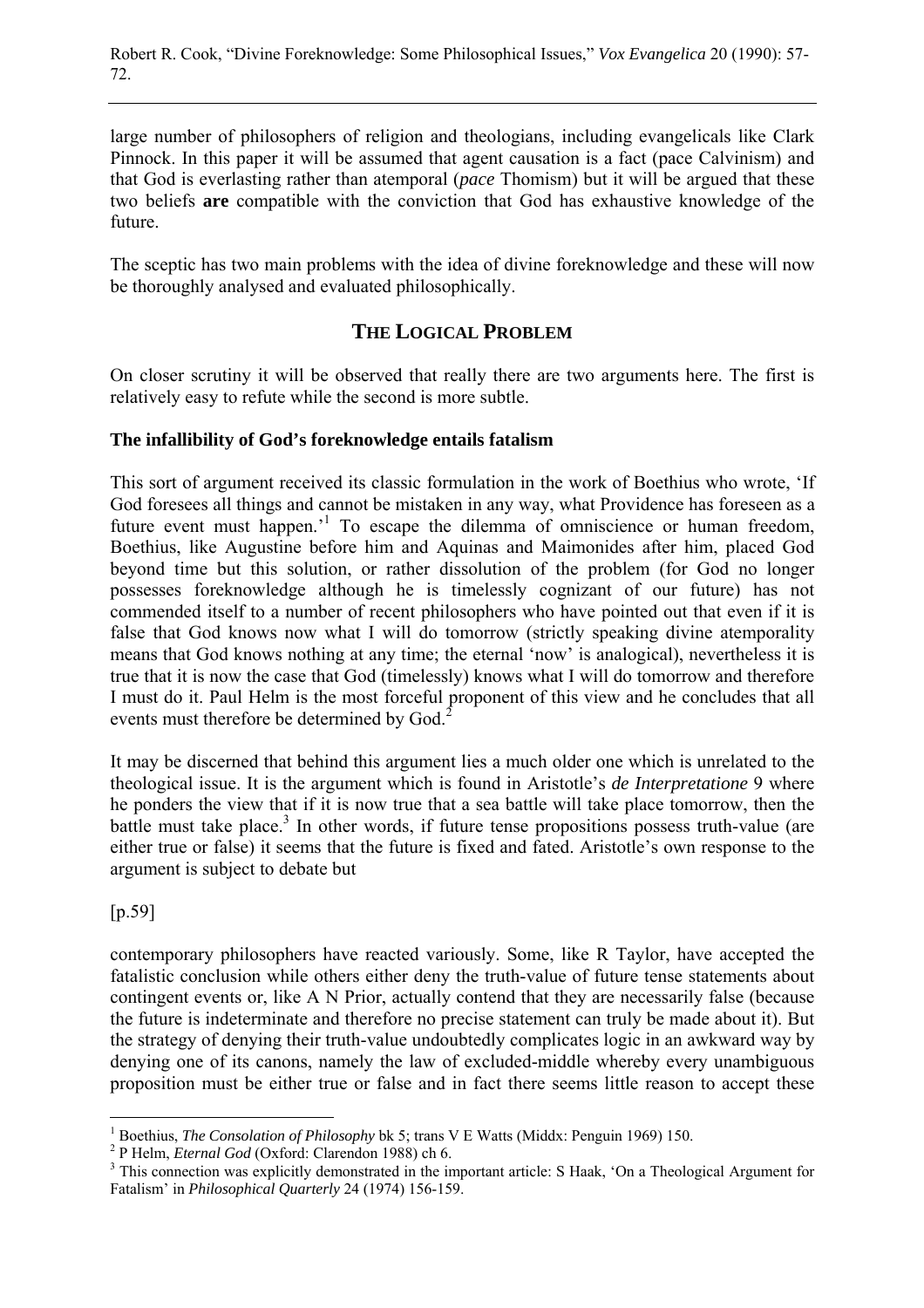views anyway, for in order for future-tense statements to be true it is not the case that one needs to be able to know **now** what their truth value is, nor even indeed does it require that they will be verified in the future, for there are numerous meaningful propositions which are in principle unverifiable (eg 'Ten minutes after the total extinction of the human race, the universe will vanish.'). Further, if a proposition describes a present state of affairs, it seems strange to assert that the same proposition in a future tense form was not true in the past. Certainly the non-existence of the future is no reason to deny their truth-value either, for the past is also non-existent yet no one supposes that past tense propositions lack truth-value. There is one further problem for the theologian as we find recognized in the medieval literature (Boethius himself was a translator and commentator of Aristotle and knew the seabattle argument well) namely, unlike Aristotle's God who merely contemplates himself oblivious of cosmic events, the Christian deity is aware of the totality of human history and makes some of it known through his prophets; it seems absurd therefore to maintain that propositions about the future have an indeterminate truth-value.

The purpose of this digression into a purely philosophical problem is to demonstrate that the fatalist argument not only threatens the theist but anyone who maintains what seems to be self evident: that future tense statements are either true or false; the problem is much wider than the issue of divine foreknowledge. It is also unrelated to the notion of causation as some would maintain, for the fatalist argument neither requires that the future tense proposition **causes** the concomitant future event nor that God's precognition **causes** what it foresees (how can knowing something *ipso facto* cause it?!). What the argument does claim is that the future tense statement or God's foreknowledge provides **sufficient grounds** for the occurrence of the future event, and thus they are logically rather than causally related. In the sentence, 'Because God foresees that I will marry Alison, I shall marry her,' the word 'because' serves as a merely logical connective, just as it does, for instance, in 'Six is an even number because it is divisible by two.' Therefore, the fatalist must not be required to suggest a causal mechanism to lend credence to his argument.<sup>4</sup> The weakness of the

[p.60]

 $\overline{a}$ 

fatalist argument which lies at the heart of the theological argument found in the work of N Pike and others is to be discovered elsewhere.

In an autobiographical note, the distinguished American philosopher A Plantinga describes the history of his relationship with a logical fallacy. His colleague Robert Sleigh first spotted an instance of it in an article in *Mind* and very soon examples of what became known in the circle as 'Sleigh's Fallacy' were discovered throughout the current philosophical literature. On reading G E Moore, Plantinga found to his chagrin that the fallacy was already known, under a different name of course, and he admits 'still later I discovered that awareness of Sleigh's Fallacy was stock in trade for every thirteenth-century graduate student in philosophy'.5 The crucial insight was the Medieval distinction between two kinds of necessity: *de re* and *de dicto*. Behind the fatalist argument lies Sleigh's Fallacy. While the argument falsely claims that if the statement 'There will be a sea-battle tomorrow' is true today then there will necessarily be a sea-battle tomorrow, in fact it is only legitimate to assert the truism that necessarily 'If the statement "There will be a sea-battle tomorrow" is true

<sup>4</sup> Unfortunately W L Craig overlooks this in his otherwise excellent *The Only Wise God* (Grand Rapids: Baker 1987) 68-69.

<sup>5</sup> J Tomberlin & P Van Inwagen (eds) *Alvin Plantinga* (Dordrecht: D Reidel 1985) 25.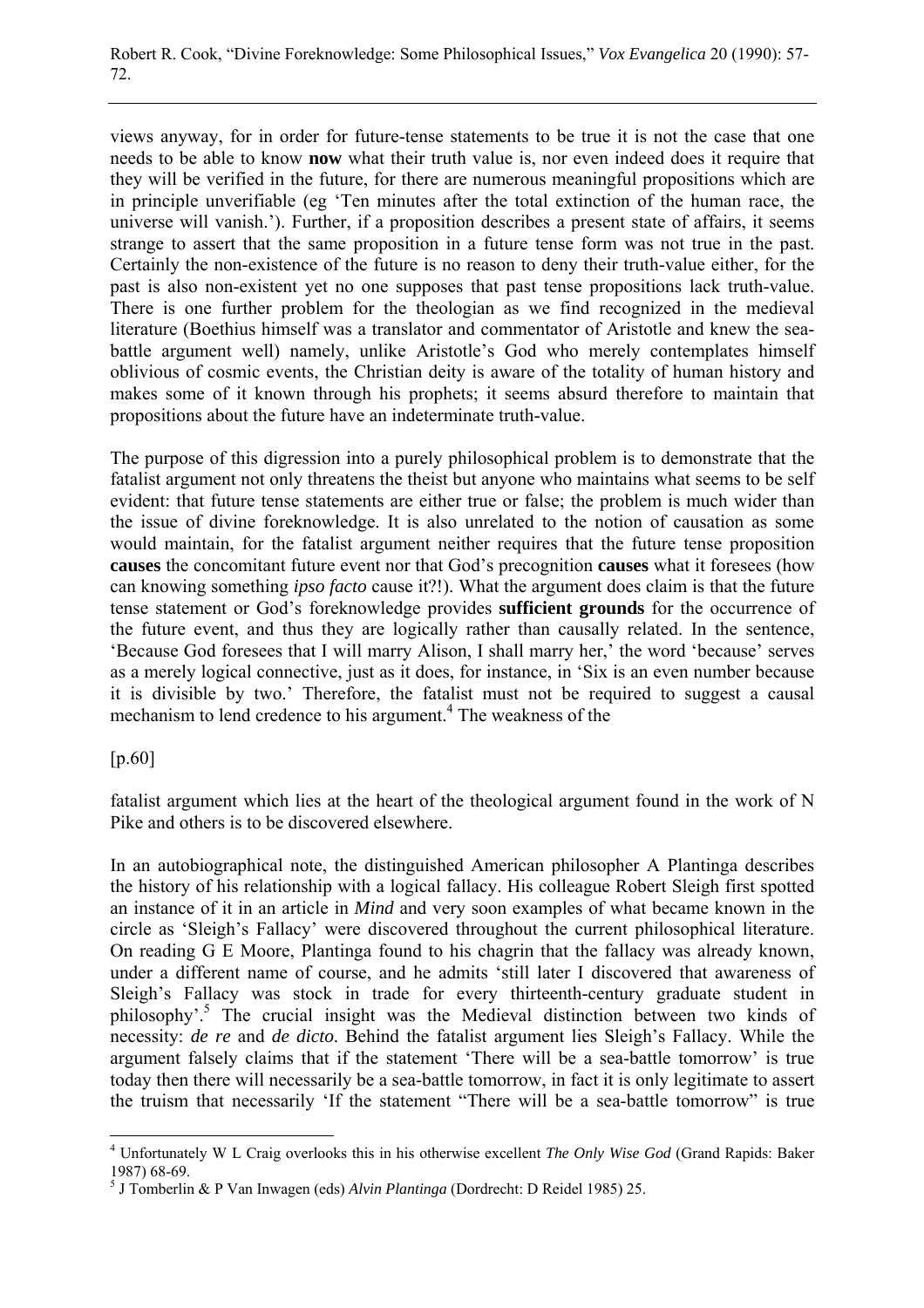today, there will be a sea-battle tomorrow'. In other words there is no necessity attached to the occurence of the sea-battle for although it can be said that it **will** happen, given that 'There will be a sea-battle tomorrow' is a true statement, it cannot be said that it **must** happen; the statement is a necessary truth (*de dicto*) but not the event (*de re*).

The fatalist argument fails, then, and since the case for theological fatalism rests upon it, the theological argument fails also. From God's knowledge of the future it follows that what he knows will in fact happen, but it does not follow that what he foresees must happen of necessity; it could happen otherwise but it simply will not. If, hypothetically, it were to happen otherwise, God's foreknowledge would have been different. Plantinga applied his rediscovered insight to Pike's argument for theological fatalism which contended that if I were truly free I could falsify God's infallible foreknowledge (a logical absurdity) and I could alter the contents of God's essentially omniscient knowledge (another logical nonsense); therefore if God is omniscient, I cannot be free. Plantinga responded by pointing out that it is not a matter of alteration but, using Pike's example of a fictional Jones,

...it was within Jones' power to do something such that if he had done it, then God would not have held a belief that in fact (in the actual world) He did hold. But by no stretch of the imagination does it follow that if Jones had done it, then it would have been true that God did hold a belief He didn't hold.... It is not essential to Him to hold the beliefs He does hold; what is essential to him is the quite different property of holding only true beliefs<sup>6</sup>

This response to fatalism which employs contrary-to-fact or subjunctive

[p.61]

 $\overline{a}$ 

conditional statements 'does not express the ability to change or undo the past, but the ability to act such that the past would have been different than it is'.<sup>7</sup>

This crucial insight completely defuses many instances of fatalistic argumentation within theology, from H Bavinck<sup>8</sup> to M Erickson<sup>9</sup> and it should now be apparent what the error is in Pinnock's recent assertion 'If God now knows that tomorrow you will select A and not B, then your belief that you will be making a genuine choice is mistaken'.<sup>10</sup>

#### **The necessity of God's foreknowledge entails fatalism**

Being one of Plantinga's model thirteenth-century graduates, Aquinas recognized the fallacy of any fatalism based on the infallibility of divine foreknowledge, but he was so impressed with the argument based on the necessity of the past that he thought to escape its clutches only by placing God beyond time.<sup>11</sup> Sorabii's version of the argument relies upon the unalterability of the past:

<sup>&</sup>lt;sup>6</sup> A Plantinga, *God, Freedom and Evil* (Grand Rapids: Eerdmans 1974) 71-72.

W L Craig, review of R Sorabji, *Time, Creation and the Continuum* in *International Philosophical Quarterly* 25 (1985) 321.

<sup>&</sup>lt;sup>8</sup> H Bavinck, *The Doctrine of God* (Edinburgh: Banner of Truth 1977 [1st printed 1918]) 189-190.

<sup>&</sup>lt;sup>9</sup> M L Erickson, *Christian Theology*, vol 1 (Grand Rapids: Baker 1983) 360.<br><sup>10</sup> D & R Basinger (eds) *Predestination and Free-Will* (Downers Grove: IVP 1986) 156.<br><sup>11</sup> T Aquinas, *Summa Theologiae* 1A. 14.13.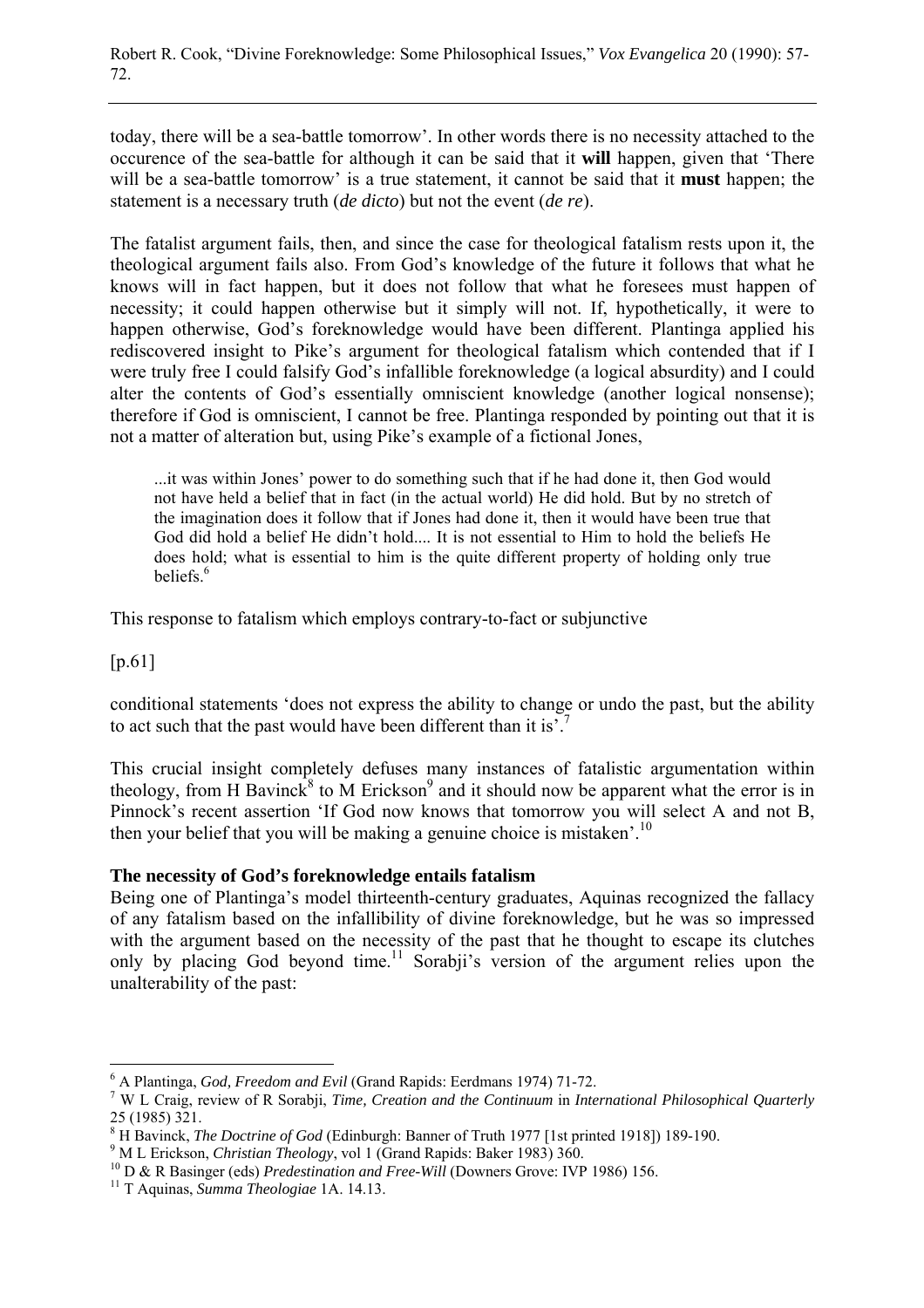The restriction of freedom arises not from God's infallibility alone, but from that coupled with the *irrevocability* of the past. If God's infallible knowledge of our doings exists in advance, then we are too late so to act that God will have had a different judgement about what we are going to do. His judgement exists *already*, and the past cannot be affected.<sup>12</sup>

Now, while it is worth recalling that the advocate of divine foreknowledge refuses to admit that human freedom requires that God's knowledge be revisable for it only insists that were one to have acted differently God as essentially omniscient would have known differently, nevertheless Sorabji is on to something. The insight is that if it can be demonstrated that God **necessarily** knows the future then fatalism does follow for the event is entailed by the foreknowledge and if the latter is necessary so is the former, and it does seem to follow that the past is in some sense necessary. But in what sense exactly? Sorabji maintains that it is irrevocable; the past is beyond alteration. But surely so is the future for 'what shall be, shall be' is just as much an uninteresting tautology as 'what has been, has been'. Does this suggest, then, that the future is also determined? Not at all, for as Kenny has pointed out, 'whatever changes of plan we may make, the future is whatever takes place after all the changes are made; what we alter is not the future but our plans; the real future can no more be altered than the past'.13 The asymmetry between past and future is not to be found here. Perhaps it is that we can alter the truth-value of future tensed propositions (eg 'x will commit suicide' becomes false once x has killed himself), muses Kenny, but no, we can also alter the truth-value of past tensed ones, for example 'A Kenny has typed "elephant" backwards' remains false

[p.62]

until he actually so types. Finally, Kenny wonders if the difference lies in the fact that I can bring about the future in a way that I cannot the past. But leaving aside the vexed issue of the possibility of reverse causation, he stresses that my connection with God's foreknowledge is relational and I can change the past in a relational sense, for example I can make my dead grandfather a great-grandfather by having my own son. 'So it is possible that it is precisely by telling a lie today that I bring it about that God knew yesterday that I would tell a lie today. Of course, I do not bring it about by today's lie that God yesterday believed that I would lie; but it is my current lie which makes his belief then true.<sup>14</sup>

So the exact nature of the necessity of the past remains elusive. It is certainly clear that it is not a matter of logical necessity as Kenny again helpfully establishes:

If it is now necessary that Cesare Borgia was a bad man, it does not follow from this alone that it was, when he was born, necessary that he would be a bad man. For, according to Aristotle, necessity applies only to true past and present propositions, not to future propositions of contingent fact. But, when Cesare Borgia was born, the proposition 'Cesare Borgia will be a bad man' was a future-tensed proposition of contingent fact―as indeed it still is.15

Although the statement, 'what has been, has been' is a tautology and therefore logically necessary, the actual nature of what has been cannot be similarly necessary. Kenny concludes

 $\overline{a}$ 

<sup>&</sup>lt;sup>12</sup> R Sorabji, *Time, Creation, and the Continuum* (London: Duckworth 1983) 255.<br><sup>13</sup> A Kenny (ed) *Aquinas: A Collection of Critical Essays* (London: Macmillan 1969) 267.<br><sup>14</sup> *Ibid*, 268.<br><sup>15</sup> *Ibid*, 265-266.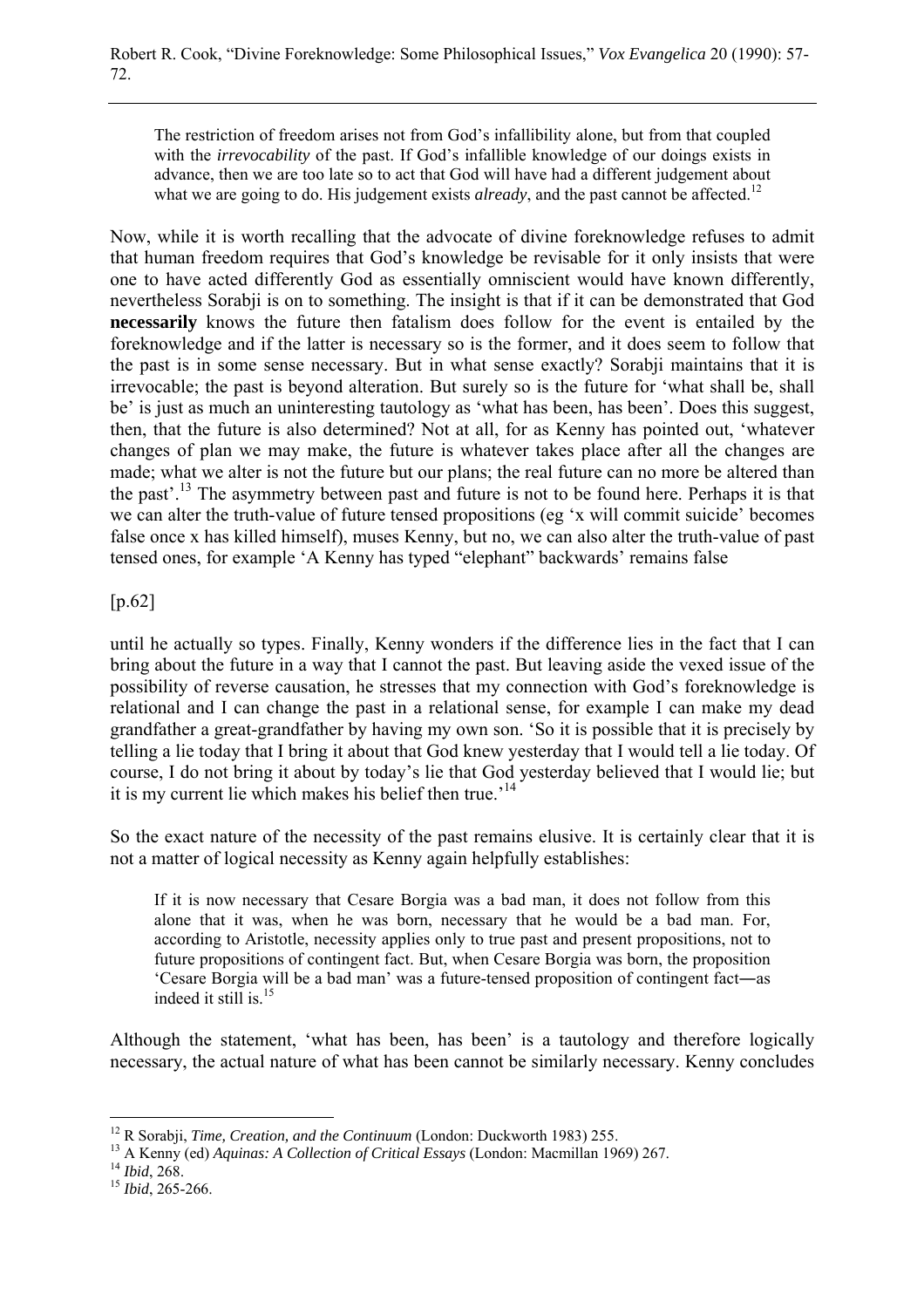his article on Aquinas' problem with divine foreknowledge by stating that his worries were unfounded; the argument which bothered Aquinas lacks cogency.

However, ten years later Kenny finds himself in agreement with Aquinas that foreknowledge does entail fatalism! What has happened in the meantime? It is not easy to discover because he makes no critical remarks on the earlier essay, but in the light of Pike's contribution to the debate and on consideration of Jonathan Edwards' fatalist argument, Kenny seems to feel that he dismissed too readily the view that one cannot bring about the past in a significant way with regard to God's foreknowledge.<sup>16</sup> He is impressed with Pike's insight that omniscient belief is tantamount to omniscient knowledge and God's past knowledge, being past, is beyond modification; his knowledge is necessarily true because it is beyond anyone's power to alter. However, as has already been observed, the astute advocate of foreknowledge and freedom wants neither to affirm that my act changes God's belief into knowledge, nor that I may falsify God's belief (it is logically impossible to falsify knowledge). Rather, he wants to say that if I were (subjunctive) to have chosen differently, God would have (subjunctive) known differently. God's actual knowledge guarantees that I will choose a specific act but not that I must of necessity so choose. This is such an

## [p.63]

important point, and Craig explains it so well, that it is worth quoting him at length.

Temporality *per se* has little to do with the necessity of events. Rather the issue is the logical priority of one event to another. If some event x is logically prior to another event y in such a way that we can formulate a contrary to fact conditional: 'If it were the case that x, then it would be the case that y', in which y is a consequence of x, then y is not necessary before the occurrence of x. This is so even if y is past and x is future. From the pastness of y we know that x will occur; but it would be incorrect to say x *must* occur. For x may be causally contingent and could possibly fail to occur. But it if were to fail to occur, then y would not have happened. The occurrence of y is therefore not necessary, since it is dependent on the occurrence of a contingent event.<sup>1</sup>

Craig seems to be echoing some insights of Ockham here, and this may be an opportune moment to examine Ockham and his influence on the current debate.

Ockham has proved very useful in illuminating in what sense the past may be deemed to be necessary. His relevant treatise, *Predestination, God's Foreknowledge, and Future Contingents* was published in its first English translation in 1983<sup>18</sup> and subsequently Plantinga has produced an important explication and sympathetic discussion.<sup>19</sup> Ockham's argument is that all propositions, including future ones like 'there will be a sea-battle tomorrow' have truth-value and God knows what they are. Now once what the proposition refers to has in fact occurred, the proposition becomes necessary, that is temporally necessary or what Ockham calls necessary *per accidens*. Thus all future tense propositions are temporally contingent but Ockham claims, so are some present and past ones because they are only **verbally** past or present since they really concern future states of affairs; for example, 'x correctly believes it

<sup>&</sup>lt;sup>16</sup> A Kenny, *The God of the Philosophers* (Oxford: Clarendon 1979) 56, 83.

<sup>&</sup>lt;sup>17</sup> W L Craig, *International Philosophical Quarterly* 25 (1985) 321-322.18<br><sup>18</sup> W Ockham, *Predestination, God's Foreknowledge, and Future Contingents*, trans M M Adams & N Kretzmann (Indianapolis: Hackett 1983).

<sup>19</sup> A Plantinga, 'On Ockham's Way Out' in *Faith and Philosophy* 3 (1986) 235-269.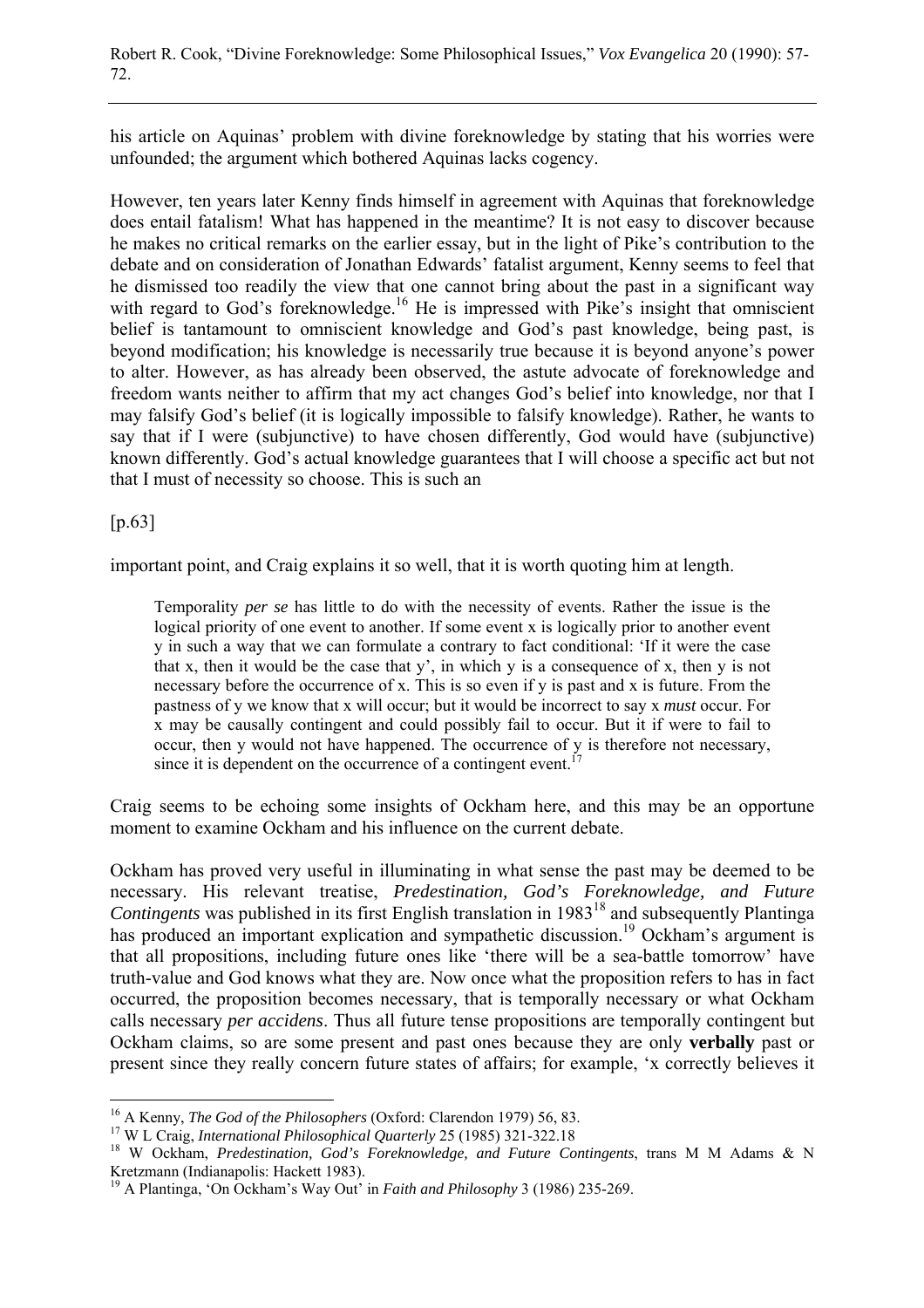will rain tomorrow' will not become necessary until tomorrow provided that it does so rain. To use Ockham's useful terminology, such a proposition is a *soft* fact today whereas 'it is raining today' is a *hard* fact, assuming that it is raining.

As Plantinga has demonstrated, it is possible to disarm the Edwards type argument using Ockham's distinctions. Edwards maintains that what is entailed by a proposition shares its necessity and, since God's foreknowledge is past and therefore necessary, that which is foreknown must also be necessary. But Ockham has shown that the contents of God's foreknowledge only becomes necessary *per accidens* once that which is foreknown in fact occurs; that is, foreknowledge consists of soft facts. Since God's foreknowledge is contingent, no necessity should be attached to what is foreknown.

Although, as Plantinga is all too aware and as critics are quick to

[p.64]

remind him,<sup>20</sup> there are serious difficulties in specifying which propositions are hard facts (eg) 'Paul played tennis yesterday' seems a hard fact but is it strictly about the past when it entails, for instance, 'Paul will not play tennis for the first time tomorrow'?) the rediscovery of Ockham's position is nevertheless a significant development in the struggle to refute not only Edwards but such highly influential modern philosophers as Kenny by insisting that items of foreknowledge are soft facts.

It can be concluded that both forms of fatalism reviewed in this paper are corrigible. It is logically possible to accept both divine foreknowledge and human freedom.

# **THE EPISTEMOLOGICAL PROBLEM**

## **Clarification of concepts**

#### *Time and the future*

The epistemological question of how God could know the future collapses into the ontological question of where is the future to be known? To begin to answer this, one needs to understand the nature of time, and yet even to define 'time' has proved so notoriously difficult that it is tempting to doubt whether one can do any better than the man who said that it is 'one damn thing after another'! McTaggart introduced to the philosophical community the useful distinction between what is generally held as two distinct concepts of time which are called the A Series (the common sense view that time is a succession of events from earlier to later), and the B Series (space-time is a static 4-dimensional reality). In the wake of relativity theory, many a scientist prefers the latter view, dismissing the former with the pejorative phrase: 'myth of passage' and arguing that change language can be obviated by replacing 'before and after' statements with 'earlier and later' ones; thus 'the Falklands War happened (*past tense*) after World War 2' becomes 'the Falklands War is (*tenseless*) later than World War 2'. This view is also appealing to theologians who believe that God is beyond time and created the whole time-space continuum and can view the whole thing at a glance, but the B Series has had its staunch critics whose arguments are worth examining.

 $\overline{a}$ 20 P Helm, *Eternal God*, 133-140.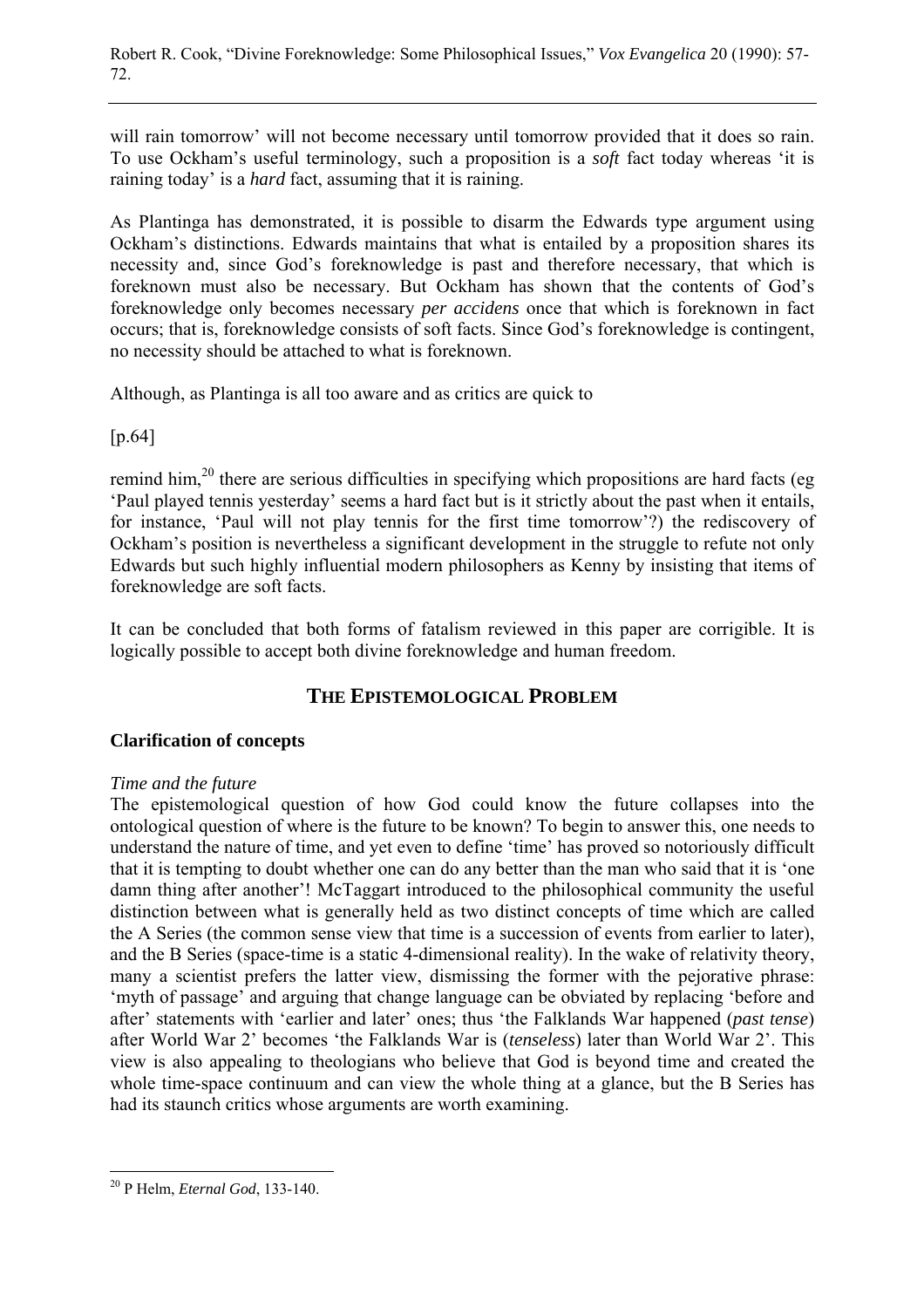Geach remains unimpressed that the scientific hypothesis is built on the fact that a space-time diagram can be constructed with its diagonal 'world lines' for, as he points out, a similar graph could be constructed with temperature as one axis and time as the other and to and behold one would have a temperature-time continuum! 'Obviously the two axes of a graph, though themselves magnitudes of the same sort, may represent quite heterogeneous magnitudes.<sup>21</sup> But unfortunately Geach is overlooking the scientific evidence for the interrelationship between

## $[p.65]$

space and time. For example as light-speed is approached, time is compressed and space is dilated; no such reciprocity can be found for temperature and time. This is not to say that there is a logical connection between time and space such that the one is a function of the other in every possible world for if that were the case, then a sempiternal God would also be necessarily spatial. Even in this universe, minds are candidates for temporal but non-spatial entities.

Another false objection that is often raised is that if all events are laid out on a space-time panorama, the future is fixed and determined.<sup>22</sup> But this is another version of the fatalist argument already critiqued. Certainly the B Series theory entails that what will be will be, but as already observed, this is a fatuous tautology. However, it remains an open question what sort of causes the world lines have. As one scientist who advocates the B Series has written, 'Events are marked as points on the map―some events are linked by causal relations to prior events, others, like the decay of a radioactive nucleus, are labelled "spontaneous". It's all *there*, whether the causal links are incorporated or not.<sup>23</sup> Or to quote a colourful philosopher, 'It makes no difference to our theory whether we are locked in an ice pack of fate, or whirled in a tornado of chance, or are firm footed makers of destiny.<sup>24</sup> This point is worth labouring because it is common for theological scholarship to confuse the blue-print picture of history where God determines every event, with the idea that history in its entirety is knowable. They falsely conclude that for the future to be truly open, prophecy as foreknowledge of a contingent future must be impossible and therefore they need to introduce devices like *vaticinia ex eventu* to explain it away.

Nevertheless, the B Series view must be finally rejected because of its inability to comprehend one of our deepest intuitions: the passage of time. To use Polkinghorne's phrase, 'Spacetime diagrams are great chunks of frozen history', but history is not static. Paul Davies, the scientist recently quoted, tries to dismiss the intuition of the passsage of time as a psychological quirk, a sort of mental dizziness,  $^{25}$  but this will not do as O'Hear explains,

...the idea that time is unreal is self-refuting, for even if we chose to regard ourselves as space-time worms extended through certain points of space and time, there is no denying that our experience is of ourselves moving and changing through the world, and not simply extended in it. To adopt a metaphor of Dummett's, regarding life histories as

<sup>&</sup>lt;sup>21</sup> P T Geach, *Logic Matters* (Oxford: Blackwell 1972) 303.

<sup>&</sup>lt;sup>22</sup> Eg R P Carroll, *When Prophecy Failed* (London: SCM 1979) 30.<br><sup>23</sup> P Davies, *God and the New Physics* (London: Dent 1983) 132.<br><sup>24</sup> R M Gale (ed) *The Philosophy of Time* (London: Macmillan 1968) 115.<br><sup>25</sup> P Davies.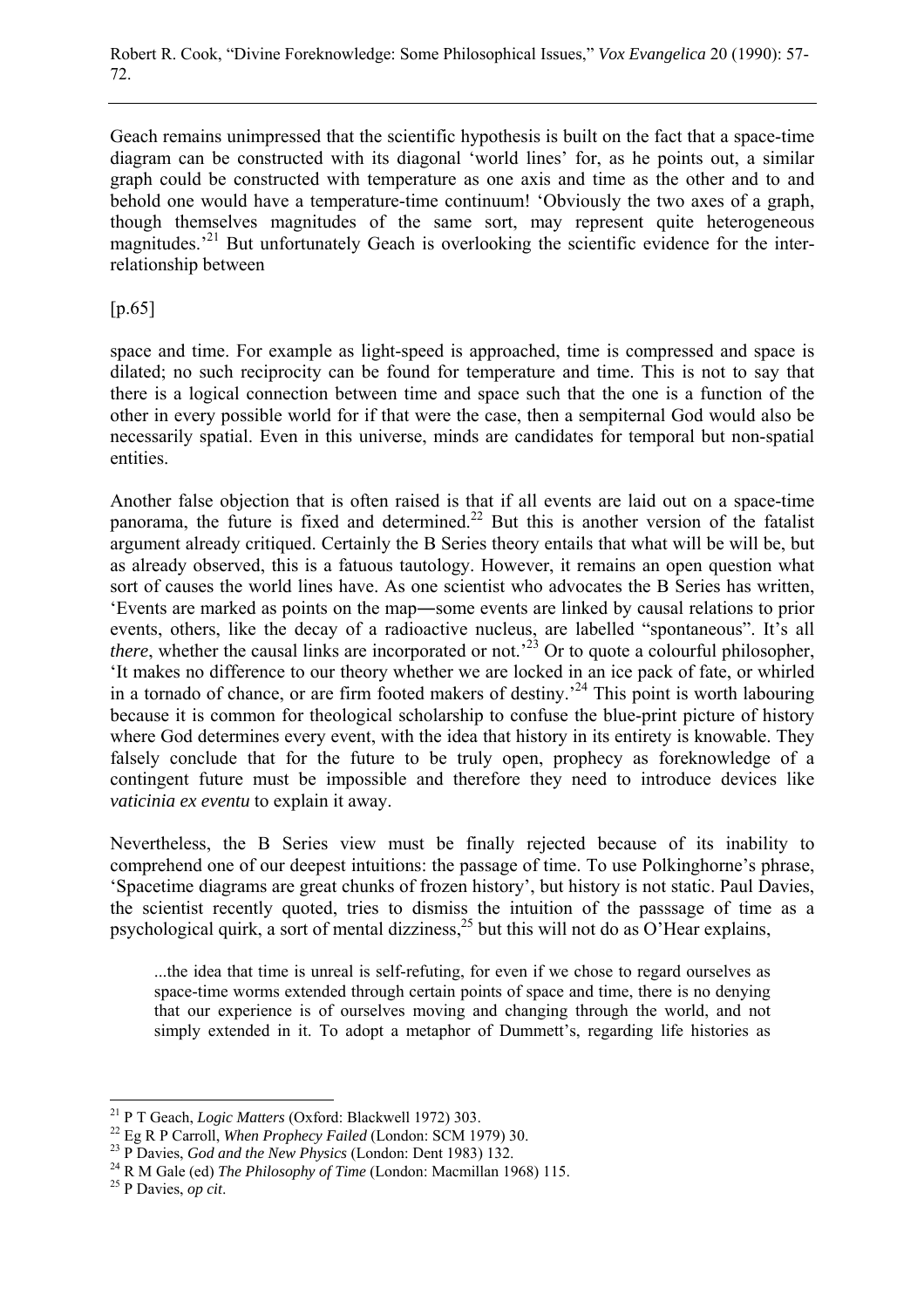worms extended in space and time is like seeing the road without seeing the traveller move down it.<sup>26</sup>

And as Geach has observed, even if our temporal perceptions are an illusion, they are experienced one after the other and are therefore **temporal** illusions! If the B Series hypothesis is untenable, observing the future again becomes highly problematic for, as Geach goes on to

[p.66]

stress, 'it is not the travelling that raises the real difficulty, but the destination'.<sup>27</sup>

### *Foreknowledge*

According to the remaining A Series view, the future does not exist now to be observed; how then can it be known, even by God? Certainly it cannot be, if God's mode of the acquisition of knowledge is a kind of perception as terms like 'foresight' paralleled with the palmist's 'second sight' which is purported to be a form of extra sensory perception, and words like 'providence' (*providentia*) suggest. Boethius and Aquinas did not help matters with their analogy of surveying the landscape from a lofty height. One cannot observe what does not exist to be perceived. If anything, God's relationship to the temporal series is not so much like Aquinas' favoured image of the centre of a circle to its circumference (while no event on the circumference is simultaneous with any other, eternity is simultaneously present to all events in the series), it is more like a radar screen where the circling cursor constantly highlights new events.

Others seem to assume that the only conceivable means by which the future might be known is by prediction.<sup>28</sup> If God cannot know it directly, he must deduce it inferentially; therefore any advocate of divine foreknowledge must be a determinist. And since determinism must be false, they argue, so must the traditional understanding of omniscience. But, in fact, two other options are open to the advocate of foreknowledge: there are still those who prefer the crystal ball perceptual picture<sup>29</sup> and who tend to be adherents of the B Series' view, and then there are those who feel the analogy of memory is the most fruitful one.

The connection between the memory of an undetermined past and foreknowledge of an open future goes back at least to Augustine who wrote, 'Just as you do not compel past events to happen by your memory of them, so God does not compel events of the future to take place by his knowledge of them.<sup>30</sup> Now an accurate memory of an event requires neither that the knowledge is inferred from present causes, nor that it is perceived with the senses. Just as memory is cognition of what no longer exists, precognition is knowledge of what does not yet exist. To be true foreknowledge, the cognition does not require that the known future event exist now, it merely requires that it will one day exist. It may be worth stressing yet again that fatalism is an inadmissible conclusion from this hypothesis. Jantzen is wrong when she writes, 'if God "remembered" the future—then the events of the future must be as unchangeable as the past... if the future is just like the past to God then it too is absolutely

<sup>&</sup>lt;sup>26</sup> A O'Hear, *What Philosophy Is* (Middx: Penguin 1985) 73.

<sup>&</sup>lt;sup>27</sup> P T Geach, *op cit*, 308.<br><sup>28</sup> Eg M Langford, *Providence* (London: SCM 1981) 102.<br><sup>29</sup> Eg S T Davis, *Logic and the Nature of God* (London: Macmillan 1983) 66.<br><sup>30</sup> Augustine, *De Libero Arbitrio* 3.4.11. in *The Fa* Catholic University of America Press 1968) 175.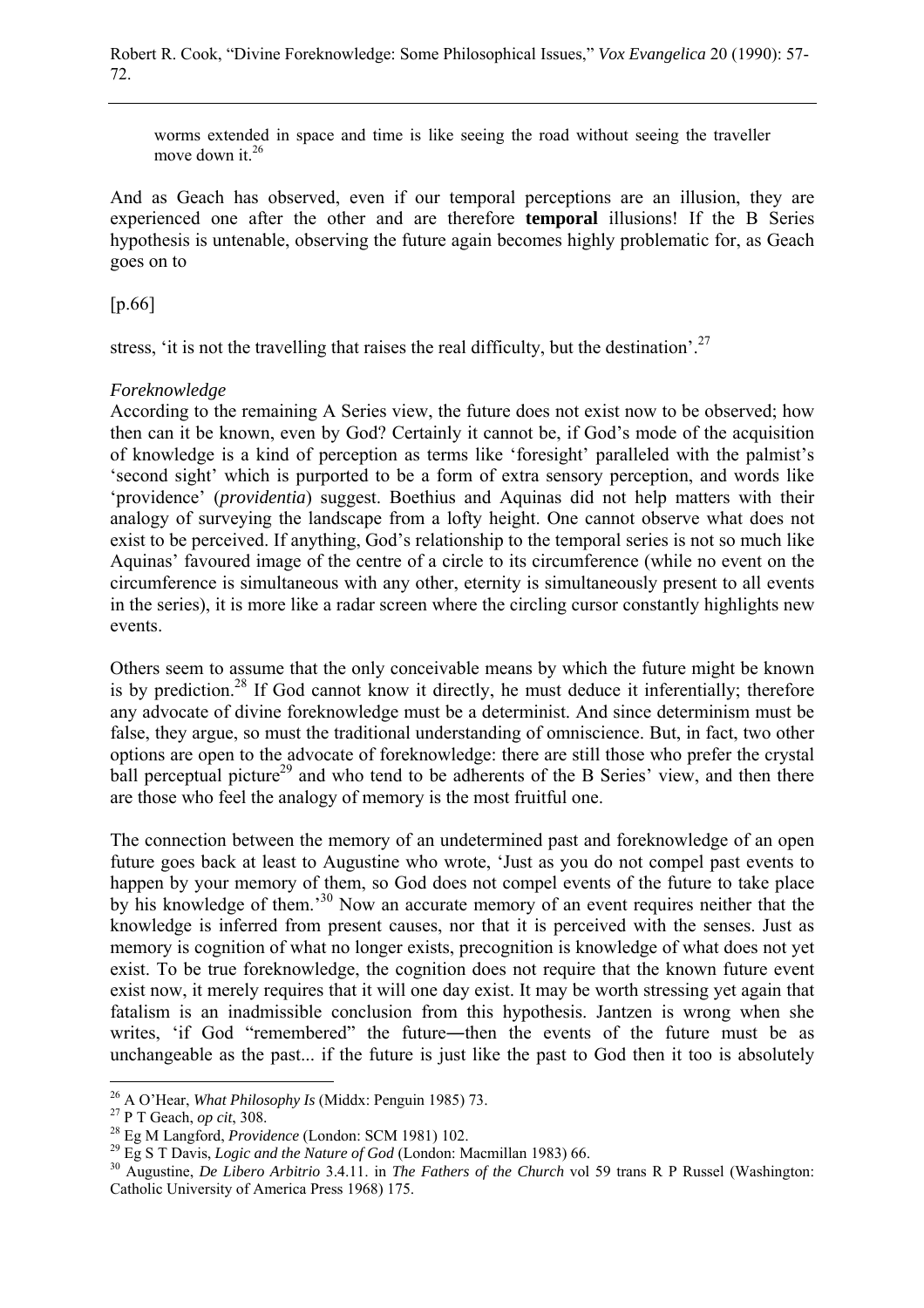rigid'.31 'Rigid' in the sense of certain, yes, but not in the sense of necessary. Of course the future is unchangeable for it is analytically necessary that what will be, will be but no fatalist

[p.67]

conclusion need follow. Memory does seem to provide the most fruitful analogy for divine foreknowledge and thus it may be worthwhile coining the neologism 'premembering' as the obverse of 'remembering'.

### **Reverse causation**

Throughout the history of philosophy there have been two competing epistemologies: rationalism with its conviction that significant knowledge is ultimately innate and to be acquired through rational reflection, and empiricism with its contention that knowledge is always derived from sensory input. Undoubtedly the latter position is dominant today so that the question of how God obtains his knowledge of the future becomes particularly pressing. How can a non-existent future event cause God's prior knowledge? The two problems of nonexistent causal agency and backward causation are obviated on the B Series theory of time which maintains that the future **does** exist so that God would merely have to 'glance ahead' to see what is going to happen. But this solution is not available since, as has been noted, the theory is untenable. Working with the A Series view, the non-existence of the future does not present a problem so long as the prememory model is assumed, for the remembered past no more needs to exist than does the premembered future. As for reverse causation, given that the future event causes God's prior knowledge even though he is pure spirit without sensory organs, it remains unproven that the concept is incoherent.

To most philosophers, the logic of reverse causation seems unproblematic since the suggestion is not that a present cause could **alter** the past (it being logically necessary that what has happened, has occurred), but that it could **bring about** the past, an idea which, although admittedly counter-intuitive, actually breaks no canons of logic. As I wrote in an earlier article, 'Reverse causation is not a metaphysical impossibility, it is just empirically highly unlikely. Normally, causal priority operates, but this is a contingent, rather than a logical fact.<sup>32</sup>

There are those that, while admitting that backward causation is logically possible, nevertheless maintain that it is actually, or ontologically, impossible. For example Craig writes,

Since future events in no sense exist, to claim that an event is caused by a future event is to assert that something can come from nothing. For at the time the effect is produced, the future cause is quite literally nothing. And it is ontologically impossible that something should come into existence out of nothing.<sup>33</sup>

But Craig's reasoning is unconvincing for it is clear that, strictly speaking, a past cause is similarly non-existent now; it also is 'quite literally nothing'. Craig would presumably argue that the important

 $\overline{a}$ 

<sup>31</sup> G M Jantzen, *God's World, God's Body* (London: Darton, Longman & Todd 1984) 65. 32 R R Cook, 'God, Time and Freedom' in *Religious Studies* 23 (1987) 90. 33 W L Craig, *op cit*, 80.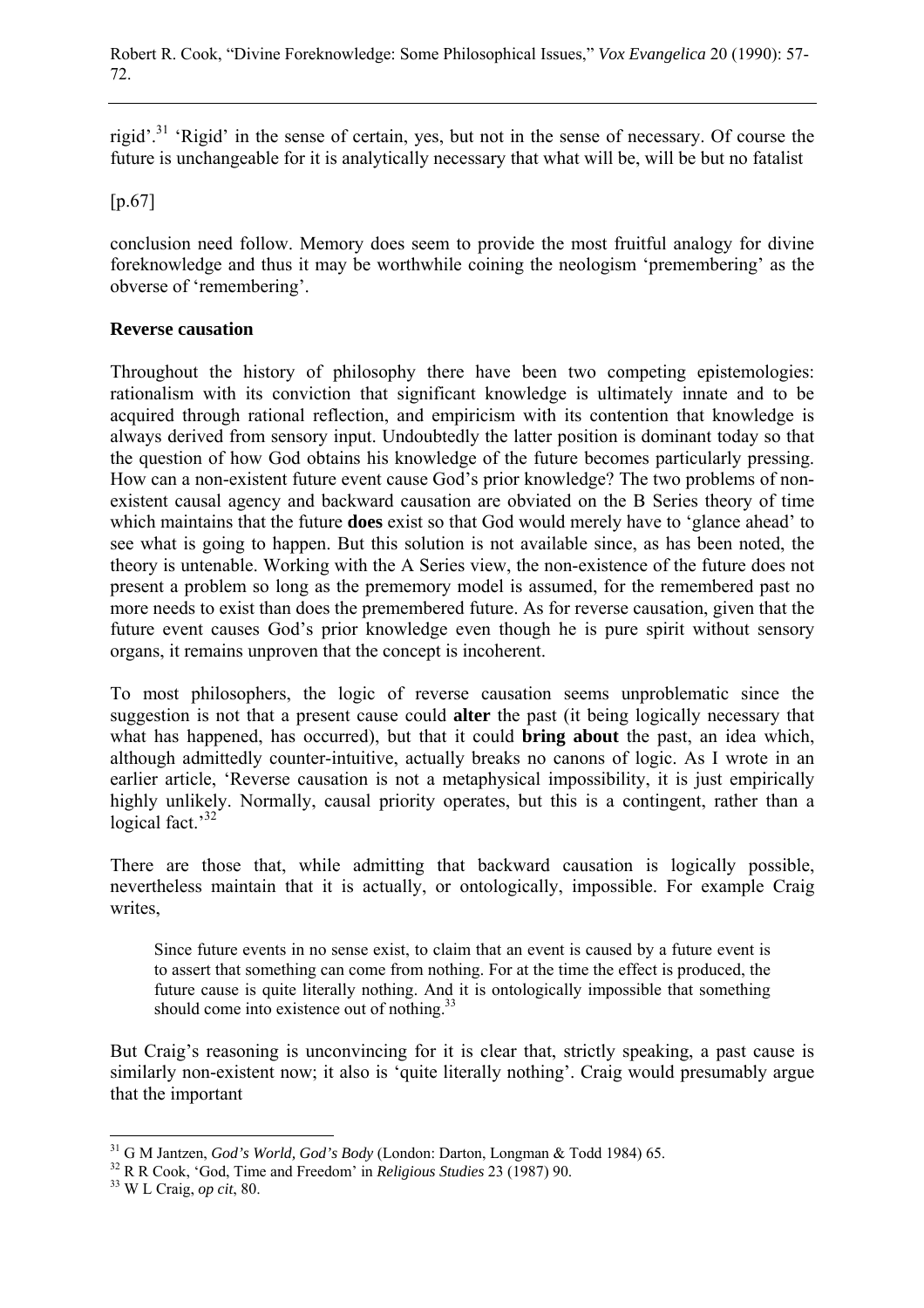[p.68]

difference is that, nevertheless, the effect had a tangible cause in the past whereas this is not the case with reverse causation. But this self-evident assertion simply begs the question of whether an as yet nonexistent future event cannot also bring about a present one. It is not the case that to be a cause the future event must exist now, which anyway surely looks like a logical contradiction for if indeed it exists now, it cannot be future!

It would seem, therefore, that one should remain at least agnostic about the ontological possibility of reverse causation. L Zagzebski notes that this debate is like many others which can go in either direction (eg 'An all-good and omnipotent God would not permit evil therefore God doesn't exist' and 'an all-powerful and omnipotent God exists therefore he must have a good reason to permit evil').

The choice of which way to argue depends upon the level of prior certainty of the different premises. Analogously, we could argue either that because there is precognition of a free will act there must be backwards causation, or we could say that since there is no backwards causation there must be no precognition of contingent events. Since a full account of causation is still wanting, it is not fair to opt for the second approach without independent reasons for thinking that a premise that there is no backwards causation is more plausible than a premise that says precognition of free acts is possible.<sup>34</sup>

For those then, who accept divine foreknowledge on the testimony of the Christian scriptures and who are also impressed perhaps by the evidence for precognition uncovered by psychic research,<sup>35</sup> the concept of reverse causation must be embraced, that is unless innate knowledge is found more tenable.

# **Innate knowledge**

It was a scholastic axiom that God's mode of knowing was not empirical but a purely intuitive introspection. Stemming ultimately from Neoplatonism, this view still lives on amongst traditionally minded theologians; for instance C Henry writes, 'It is a direct spiritual comprehension, a single act of cognition, independent of insight conditioned on space-time realities.<sup>36</sup> But, whereas from Henry's Reformed theological perspective there is no problem reconciling this position with human free-will since the latter is understood in a softdeterminist sense and history is seen as the outworking of a detailed divine blueprint, for anyone keen to preserve libertarian freedom the concept of innate knowledge seems a distinct liability. Of course, a number of medieval theologians like Aquinas did seek to preserve both divine innate knowledge and significant human freedom, but it is

[p.69]

commonly reckoned that they failed. Yet still there are advocates, particularly those sympathetic to the concept of middle knowledge. Craig is one of these and it will be profitable to look at his argument in a little detail.

<sup>&</sup>lt;sup>34</sup> L Zagzebski, 'Divine Foreknowledge and Human Free Will' in *Religious Studies* 21 (1985) 292.

<sup>&</sup>lt;sup>35</sup> The relevant evidence is not only of putative precognition but also of reverse causation. For an intriguing example of the latter, see: C Wilson, *Beyond the Occult* (London: Bantam 1988) 170.

<sup>&</sup>lt;sup>36</sup> C F H Henry, *God, Revelation and Authority* vol 5 (Waco: Word 1982) 270.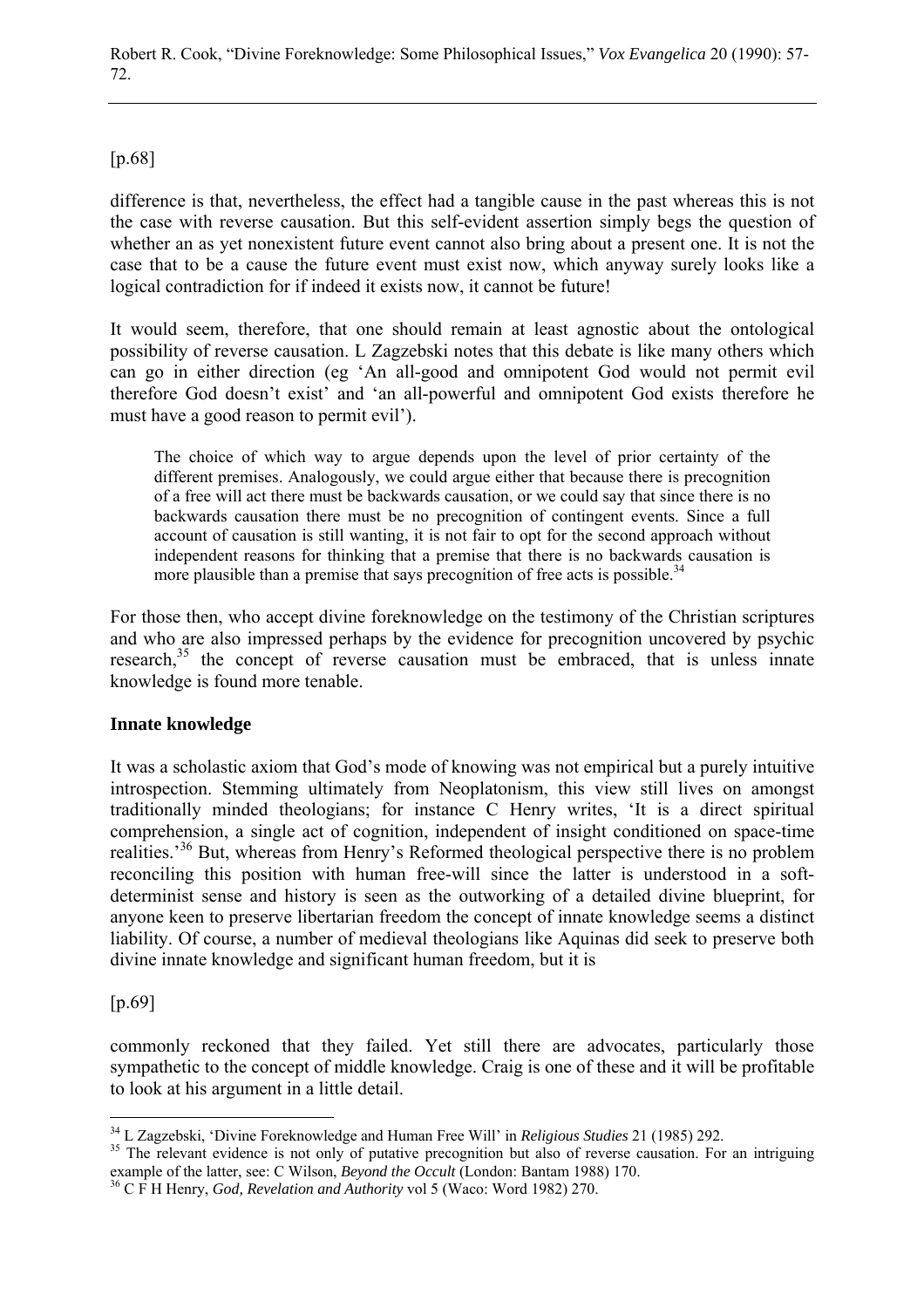Craig stresses that the relationship between divine foreknowledge and the foreseen act is one not of effect and cause but consequent and ground; the act is not causally but logically prior. The reader may recall the useful analogy of how my dead grandfather can become a greatgrandfather through my having a child. Craig contends that the attribute of omniscience ensures that God knows all true propositions, and since future tense propositions do possess truth value, God knows them. 'God never learned or acquired his knowledge, but has eternally known an innate store of only and all true statements.<sup>37</sup> This includes knowledge of free acts. Craig, therefore, strongly denies that all knowledge is empirically based and he claims that even in the human domain there are items of knowledge such as moral insights and other minds which are intuitively derived. He challenges that it is up to the sceptic to articulate exactly why the notion of innate knowledge of free acts is incoherent.

While the sceptic may have no decisive response to the challenge, he might reasonably question Craig's analogies. Moral intuitions are a far cry from specific information about empirical reality, and as for other minds being neither immediately perceived nor causally inferred, while this is strictly true, nevertheless our imputation of minds into things is influenced by empirical factors so that our early assumptions that, say, dolls and flowers have feelings is modified in the light of evolving experience. Other minds might not be observed or inductively inferred but they are unconsciously assumed as the best explanatory hypothesis for much of what we discover in the world. It is difficult to accept an ancient theological view of this type which rests on a pre-Kantian fudging of *a priori* and *a posteriori* truths. Nevertheless, Craig's caution that God's ways are higher than ours is well taken although a God who only knows propositions about us would seem to lack an important intimacy. Surely it is not only we who are unhappy with 'inferred friends' to borrow Cook-Wilson's phrase. Perhaps, however, divine knowledge could be seen as a combination of knowledge **that** before the event and knowledge **of** during the event. Or to use the Scottish terminology revived by Geach,<sup>38</sup> God can say 'I wot the future but ken the present.'

At best, then, one can only feel unease about the suggestion that God's knowledge is innate. A credible analogy would help considerably but the ones offered tend to deny genuine autonomy, for example for Leibniz 'God... achieves knowledge not by experience but always by a pure exercise of his understanding, in the same way as we come to know necessary truths',39 and for Aquinas the picture is of someone knowing his own actions for *scientia dei causa rerum.*

[p.70]

 $\overline{a}$ 

## **CONCLUSION**

This paper has attempted to demonstrate that fatalist arguments based on divine foreknowledge are flawed and, while more difficult to assess, the epistemological argument is answerable either by postulating reverse causation or the more problematic innate knowledge. There are, therefore, no overwhelming philosophical reasons why one should not believe in both divine foreknowledge and human freedom.

<sup>37</sup> W L Craig, *op cit*, 123. 38 See P T Geach, *Logic Matters*, 323-324. 39 E J Khamara, 'Eternity and Omniscience' in *Philosophical Quarterly* (1974) 218.